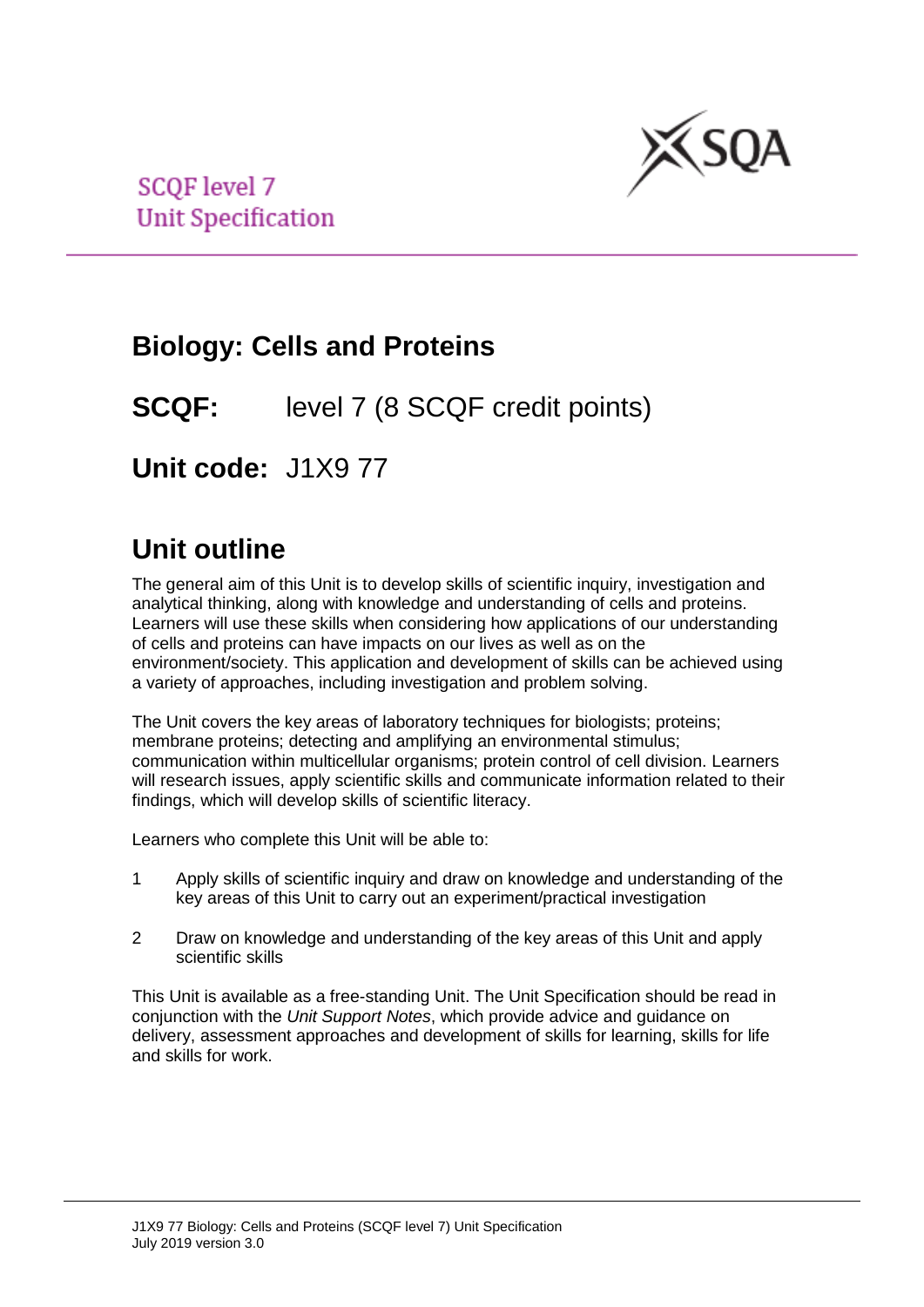Exemplification of the standards in this Unit is given in *Unit Assessment Support.*

## **Recommended entry**

Entry to this Unit is at the discretion of the centre. However, learners would normally be expected to have attained the skills, knowledge and understanding required by one or more of the following or equivalent qualifications and/or experience:

♦ Higher Biology or Higher Human Biology Course or relevant Units

## **Equality and inclusion**

This Unit Specification has been designed to ensure that there are no unnecessary barriers to learning or assessment. The individual needs of learners should be taken into account when planning learning experiences, selecting assessment methods or considering alternative evidence. For further information, please refer to the *Unit Support Notes.*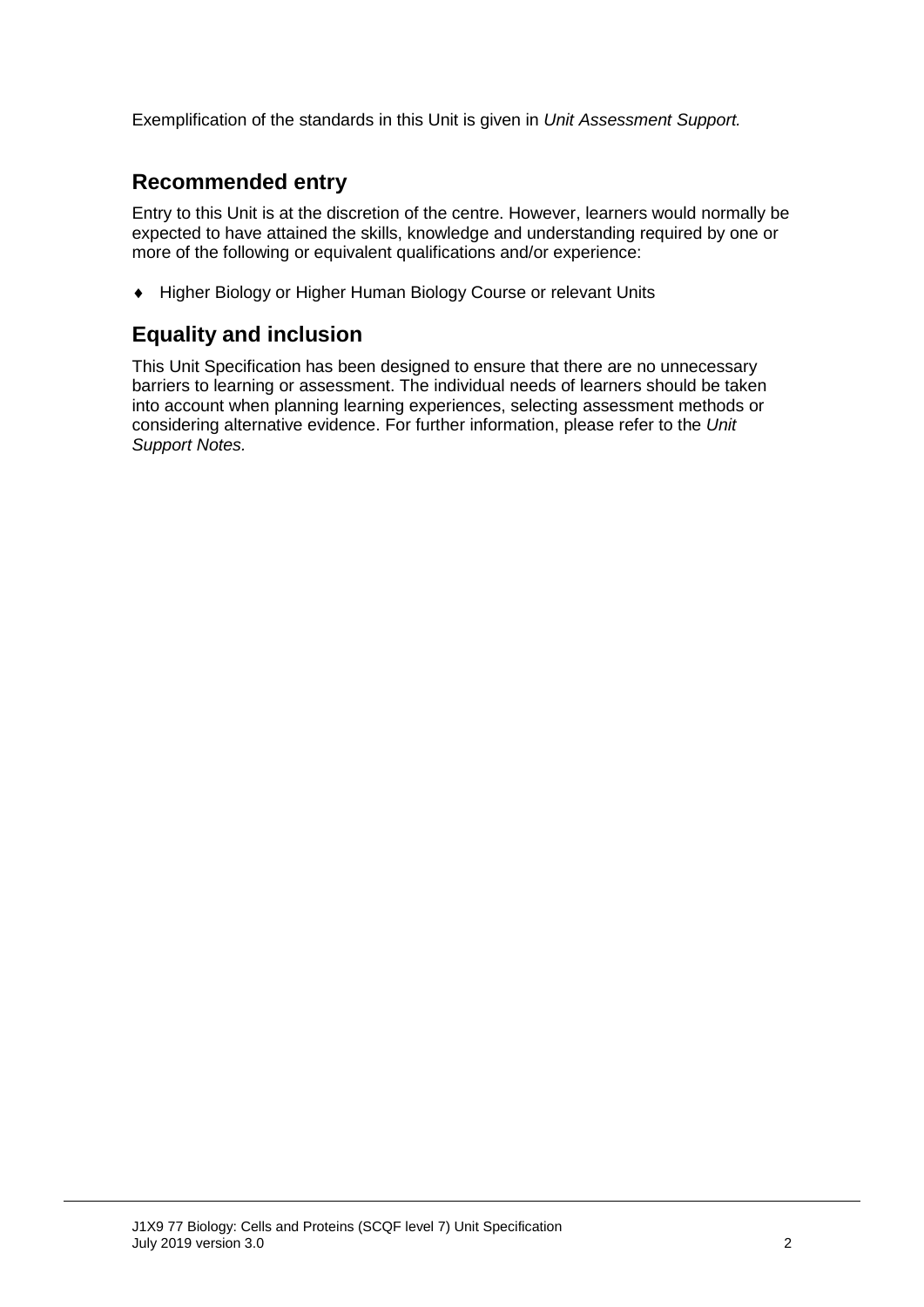# **Standards**

## **Outcomes and Assessment Standards**

## **Outcome 1**

The learner will:

- **1 Apply skills of scientific inquiry and draw on knowledge and understanding of the key areas of this Unit to carry out an experiment/practical investigation by:**
- 1.1 Planning/designing an experiment/practical investigation
- 1.2 Following procedures safely<br>1.3 Making and recording obser
- Making and recording observations/measurements correctly
- 1.4 Analysing and presenting the results in an appropriate format
- 1.5 Drawing valid conclusions and giving explanations supported by evidence
- 1.6 Evaluating experimental procedures with justification

## **Outcome 2**

The learner will:

- **2 Draw on knowledge and understanding of the key areas of this Unit and apply scientific skills by:**
- 2.1 Making accurate statements and giving clear descriptions/explanations
- 2.2 Solving problems

## **Evidence Requirements for the Unit**

Assessors should use their professional judgement, subject knowledge and experience, and understanding of their learners, to determine the most appropriate ways to generate evidence and the conditions and contexts in which they are used.

Evidence can be drawn from a variety of sources and presented in a variety of formats. Evidence may be presented for individual Outcomes or gathered for the Unit as a whole by combining assessment holistically in a single activity. If the latter approach is used, it must be clear how the evidence covers each Outcome.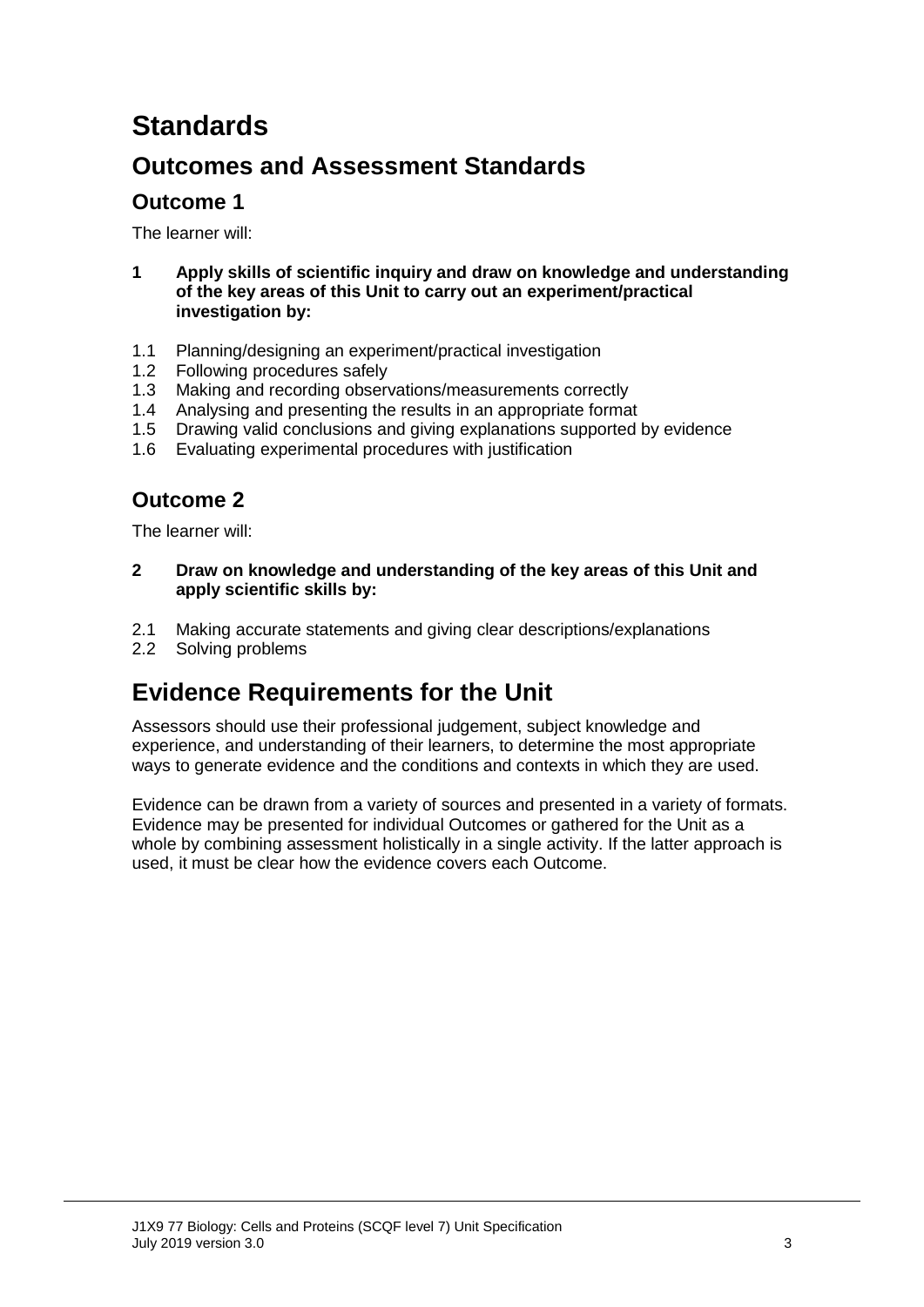## **Assessment standards thresholds**

## **Outcome 1**

Candidates are not required to show full mastery of the assessment standards to achieve outcome 1. Instead, five out of the six assessment standards for outcome 1 must be met to achieve a pass. Candidates must be given the opportunity to meet all assessment standards. The threshold has been put in place to reduce the volume of re-assessment where that is required.

#### **Transfer of evidence**

The achievement of outcome 1 in this unit is transferrable to unit J1XA 77, however **cannot** be used as evidence of the achievement of outcome 1 in the Investigative Biology Unit, J1XB 77, of this course.

#### **Re-assessment**

Candidates can be given the opportunity to re-draft their original outcome 1 report or to carry out a new experiment/practical investigation.

### **Outcome 2**

There is no requirement to pass assessment standard 2.1 (making accurate statements) and assessment standard 2.2 (solving problems) independently. Candidates can be assessed using a single test that contains marks and a cut-off score.

Where a candidate achieves 50% or more of the total marks available in a single unit assessment, they will pass outcome 2 for that unit. Existing unit assessment support packs can be used. Teachers and lecturers can choose to adapt the existing unit assessment support packs using the following guidance, or can replace the questions with suitable alternatives of a similar standard.

Unit assessment support packs 1 and 2 contain questions on all of the key areas (AS 2.1) and questions covering each of the problem solving skills (AS 2.2), and may be adapted for use as a single assessment. The number of marks available for each question should be combined to give the total number of marks available. A cut-off score of 50% should be applied to the unit assessments.

Assessment activity 2 tests 1 and 2 contain questions covering assessment standards 2.1 and 2.2 in a single assessment.

### **Re-assessment**

SQA's guidance on re-assessment is there should only be one or, in exceptional circumstances, two re-assessment opportunities. Re-assessment should be carried out under the same conditions as the original assessment. It is at the teacher or lecturer's discretion how they re-assess their candidates. Candidates may be given a full reassessment opportunity, or be re-assessed on individual key areas and/or problemsolving skills. Candidates must achieve 50% or more in each re-assessment opportunity.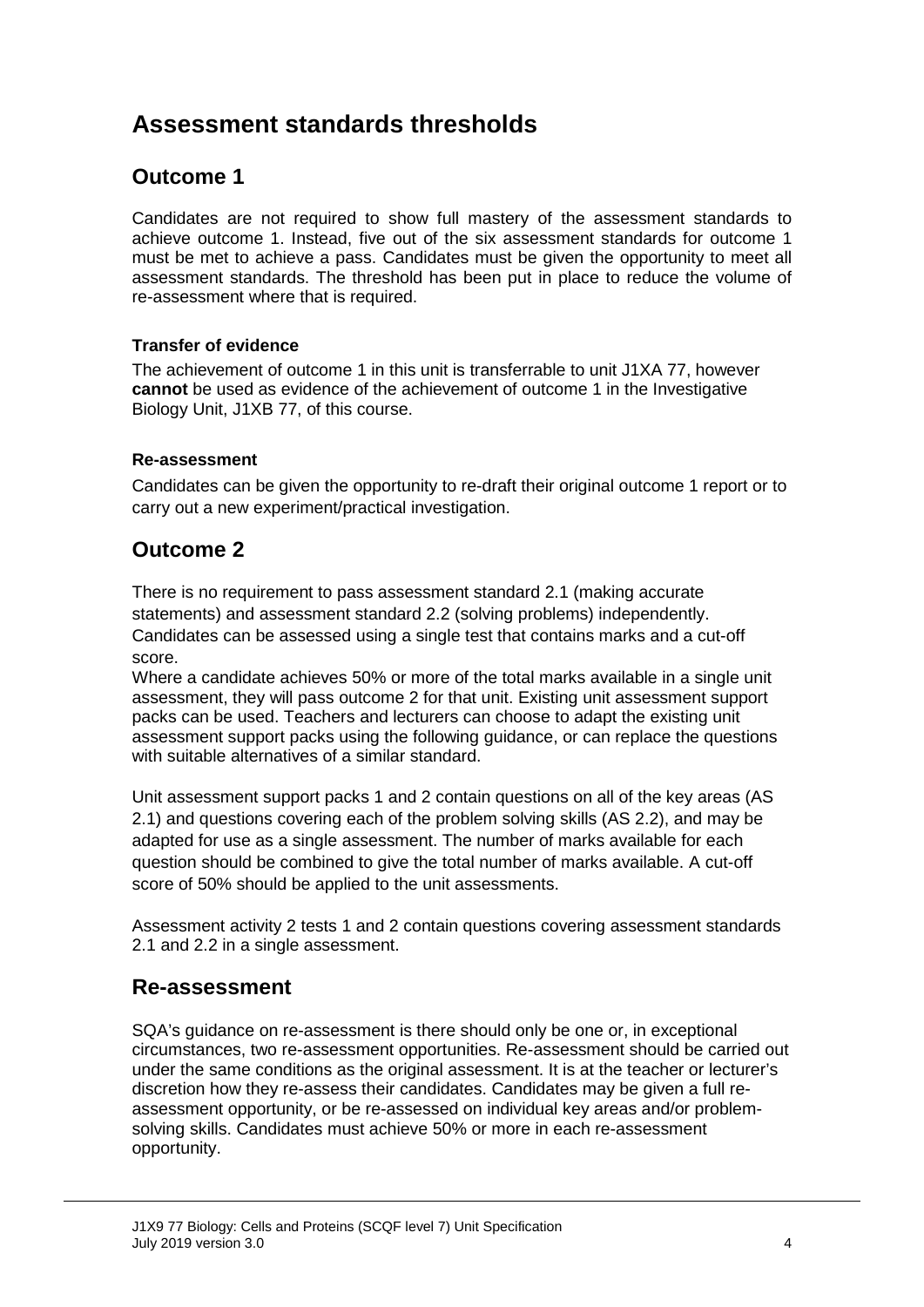#### **Important notes:**

- 1. Due to similarities in the questions, unit assessment support packs 1 and 2 **cannot** be used to re-assess candidates who have been assessed using the outcome 2, assessment activity 2 tests 1 and 2 (February 2017). Outcome 2, assessment activity 2 tests 1 and 2 **cannot** be used to re-assess candidates who have been assessed using the original unit assessment support pack 1 (unit by unit approach) or unit assessment support pack 2 (combined approach) (September 2015).
- 2. Centres can continue to assess AS 2.1 and 2.2 separately using the existing UASPs. If this option is chosen, 50% or more of the KU statements (AS 2.1) made by candidates must be correct in the unit assessment and at least one correct response for each problem solving skill (AS 2.2) is required to pass outcome 2. However, if a candidate is given more than one opportunity in a unit assessment to provide a response for a problem solving skill, then they must answer 50% or more correctly.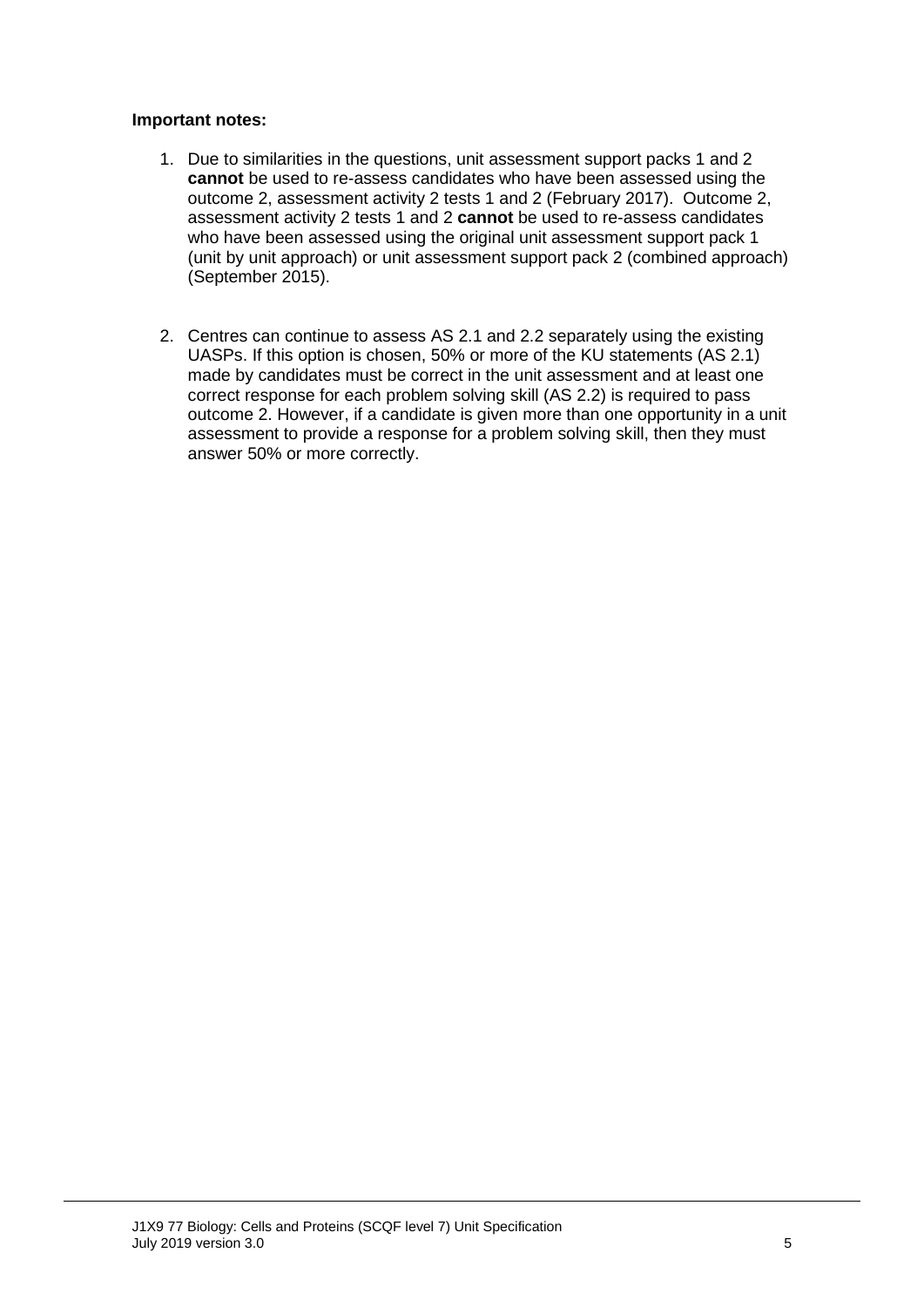# **Development of skills for learning, skills for life and skills for work**

It is expected that learners will develop broad, generic skills through this Unit. The skills that learners will be expected to improve on and develop through the Unit are based on SQA's *Skills Framework: Skills for Learning, Skills for Life and Skills for Work* and drawn from the main skills areas listed below. These must be built into the Unit where there are appropriate opportunities.

#### **1 Literacy**

- 1.1 Reading<br>1.2 Writing
- Writing

#### **2 Numeracy**

- 2.1 Number processes<br>2.2 Money, time and m
- 2.2 Money, time and measurement<br>2.3 Information handling
- Information handling

#### **5 Thinking skills**

- 5.3 Applying
- 5.4 Analysing and evaluating
- 5.5 Creating

Amplification of these is given in SQA's *Skills Framework: Skills for Learning, Skills for Life and Skills for Work.* The level of these skills should be at the same SCQF level of the Unit and be consistent with the SCQF level descriptor. Further information on building in skills for learning, skills for life and skills for work is given in the *Unit Support Notes.*